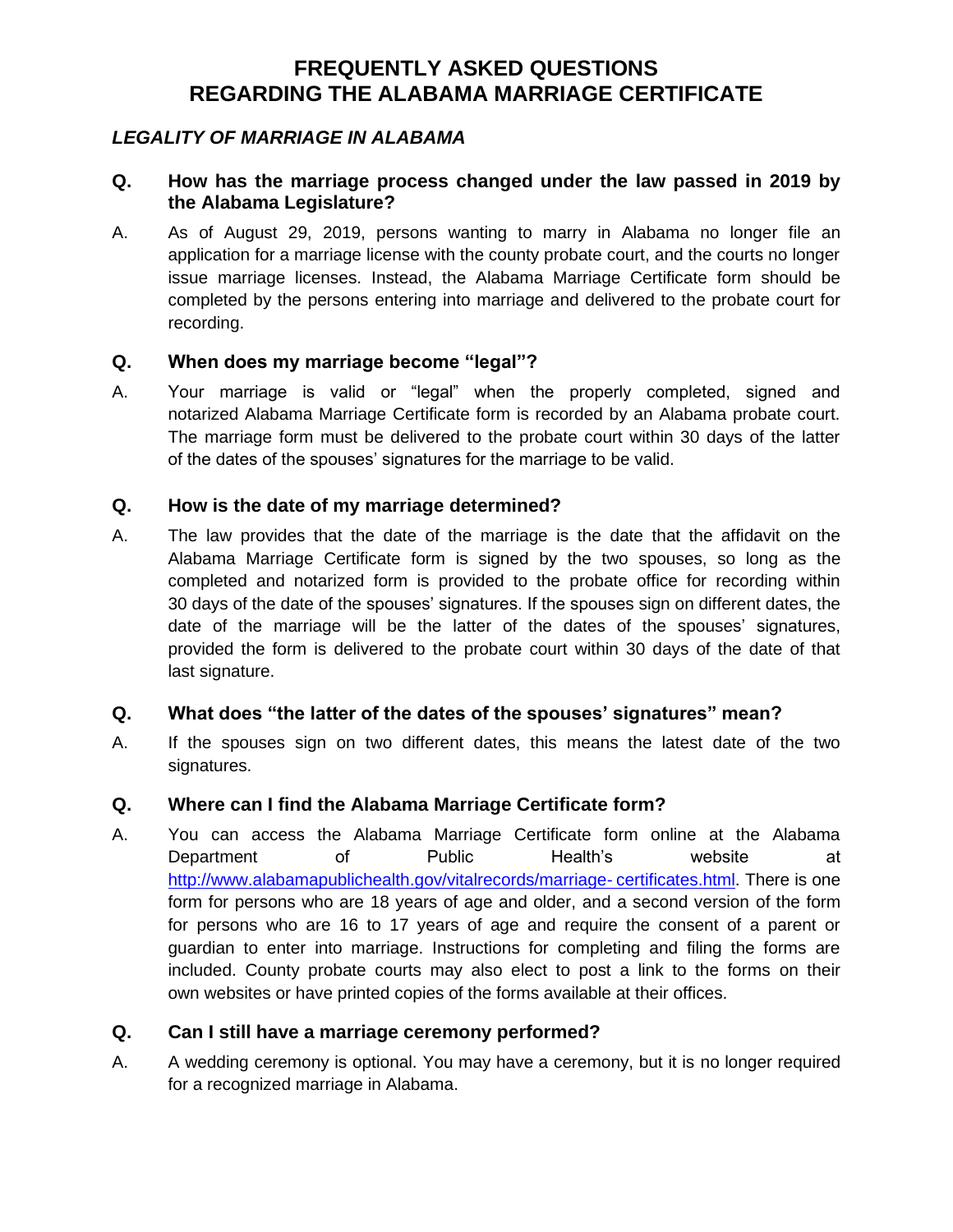# *LEGALITY OF MARRIAGE IN ALABAMA (continued)*

### **Q. How long do I have to wait after my divorce to remarry in Alabama?**

A. Certain circumstances can affect the waiting period for remarriage after divorce. Please consult your divorce decree for guidance or contact your legal representative or the court which issued the divorce decree for assistance.

# *WHO CAN MARRY IN ALABAMA*

### **Q. Can minors marry in Alabama?**

A. If you are under the age of 18, but are at least 16 years of age, and have never been married, you can still marry in Alabama with the consent of a parent or guardian. The consenting parent(s) or guardian(s) must complete page 2 of the Marriage Certificate form, entitled "Affidavit of Consent for Marriage of a Minor." For the marriage to be valid, the marriage form completed by the spouses and the Affidavit of Consent must be presented together to the probate court for recording. The final Marriage Certificate will be a two-page document.

## **Q. I live in another country. Can I marry in Alabama? What should I put on the Marriage Certificate form for county and state of residence and Social Security Number?**

A. A resident of a foreign country who meets the eligibility criteria stated on the Marriage Certificate form and who properly completes the Marriage Certificate can marry in Alabama. Persons who reside in a foreign country should enter the name of the state, province or territory of the foreign country in the Residence County field on the form and enter the name of the foreign country in the Residence State field. If an individual has never been assigned a Social Security Number by the Social Security Administration, the field for the Social Security Number should be left blank.

## *NOTARY INFORMATION*

## **Q. Where can I find a notary? Will there be a charge for notary services?**

A. Notaries are available at many locations, including banks, public libraries, UPS stores, AAA and some pharmacies. Your personal bank should provide notary services for free, but there may be a charge for notary services at some of the other listed locations. Under Alabama law, a Notary Public is able to charge \$5 for each signature that is notarized and for each official act performed. Notaries who drive to meet with you can charge an additional fee or fees to compensate them for the expense of travel; Alabama does not set limits on what a notary can charge for travel. A list of commissioned notaries is available at the Alabama Secretary of State's website at [https://www.sos.alabama.gov/administrative-services/notaries-public.](https://www.sos.alabama.gov/administrative-services/notaries-public)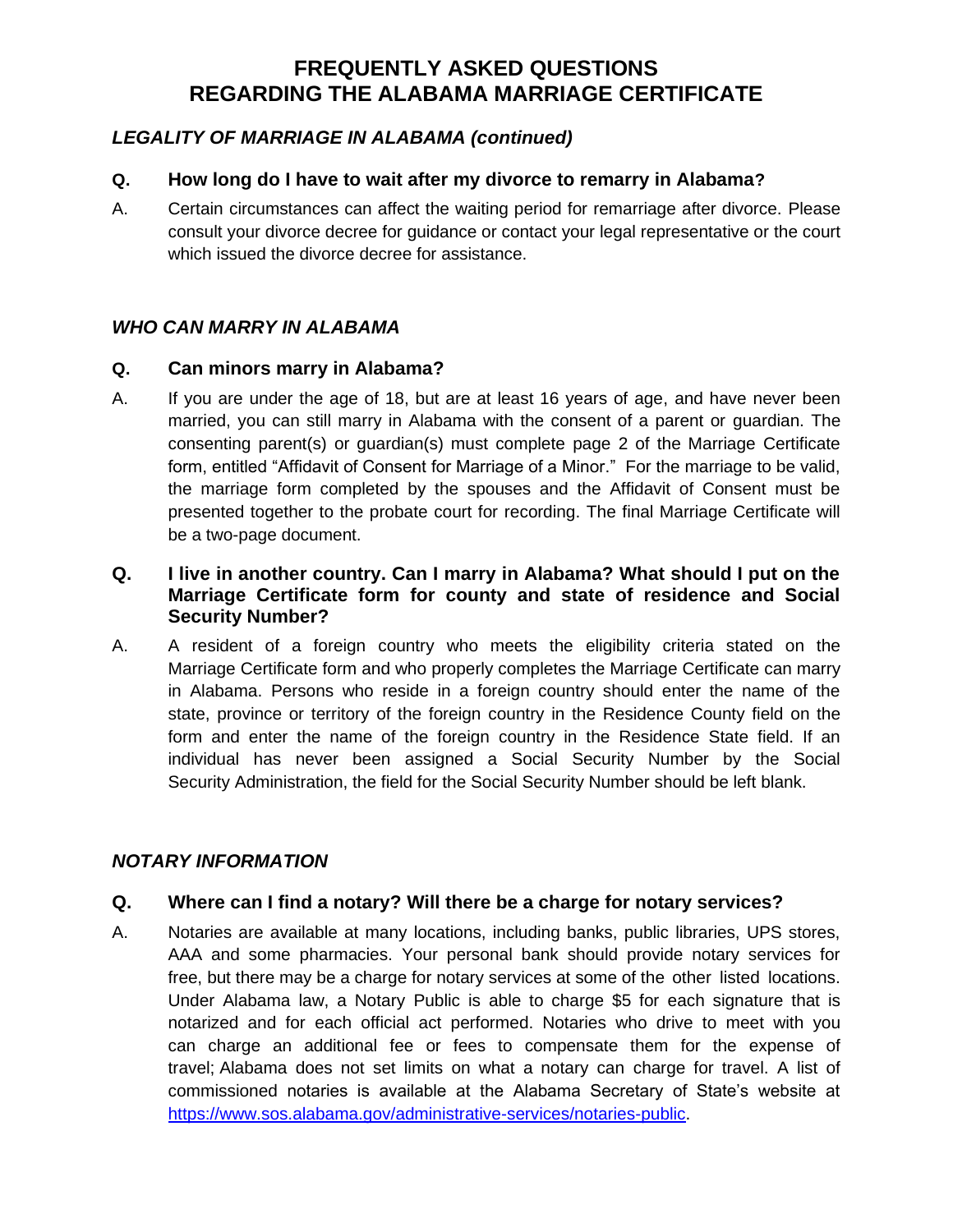## *NOTARY INFORMATION (Continued)*

## **Q. Can a non-Alabama notary notarize an Alabama Marriage Certificate form?**

A. No, per the Alabama Office of the Attorney General's opinion issued May 18, 2022, a Marriage Certificate form notarized by a notary public not authorized to notarize under the laws of the State of Alabama shall not be accepted for recording by an Alabama probate court. A Marriage Certificate form notarized by a notarizing officer of the U.S. Department of State is also not acceptable.

# **Q. Can I or my notary electronically sign the Alabama Marriage Certificate form?**

A. An electronic signature of a spouse, notary or consenting parent of a minor spouse is not acceptable on a Marriage Certificate. A Marriage Certificate form with an electronic signature for any of these parties will not be recorded or filed.

# *HOW TO RECORD AN ALABAMA MARRIAGE CERTIFICATE*

- **Q. Am I required to record the Alabama Marriage Certificate form in the probate court of the Alabama county where I or my intended spouse reside?**
- A. You may record an Alabama Marriage Certificate form in any Alabama county probate court.

## **Q. How much does it cost to record a marriage with the probate court?**

A. Every county probate court in Alabama sets its own fees for recording documents. Call the office of the probate court for its current recording fees or check the court's website to find a listing of recording fees.

### **Q. What happens if the Alabama Marriage Certificate form is not delivered to the probate court within 30 days of the spouses' signatures, as required?**

A. The marriage would be considered invalid, and the spouses would need to complete a new Marriage Certificate form and deliver it to the probate court within the 30 days required by law.

## **Q. Can I mail the Alabama Marriage Certificate to the probate court?**

A. Yes, however, you should mail the completed, signed and notarized Alabama Marriage Certificate in sufficient time to be received by the probate court within the 30 days required under law, in order for the marriage to be valid. Certificates that are emailed will not be accepted by the probate courts.